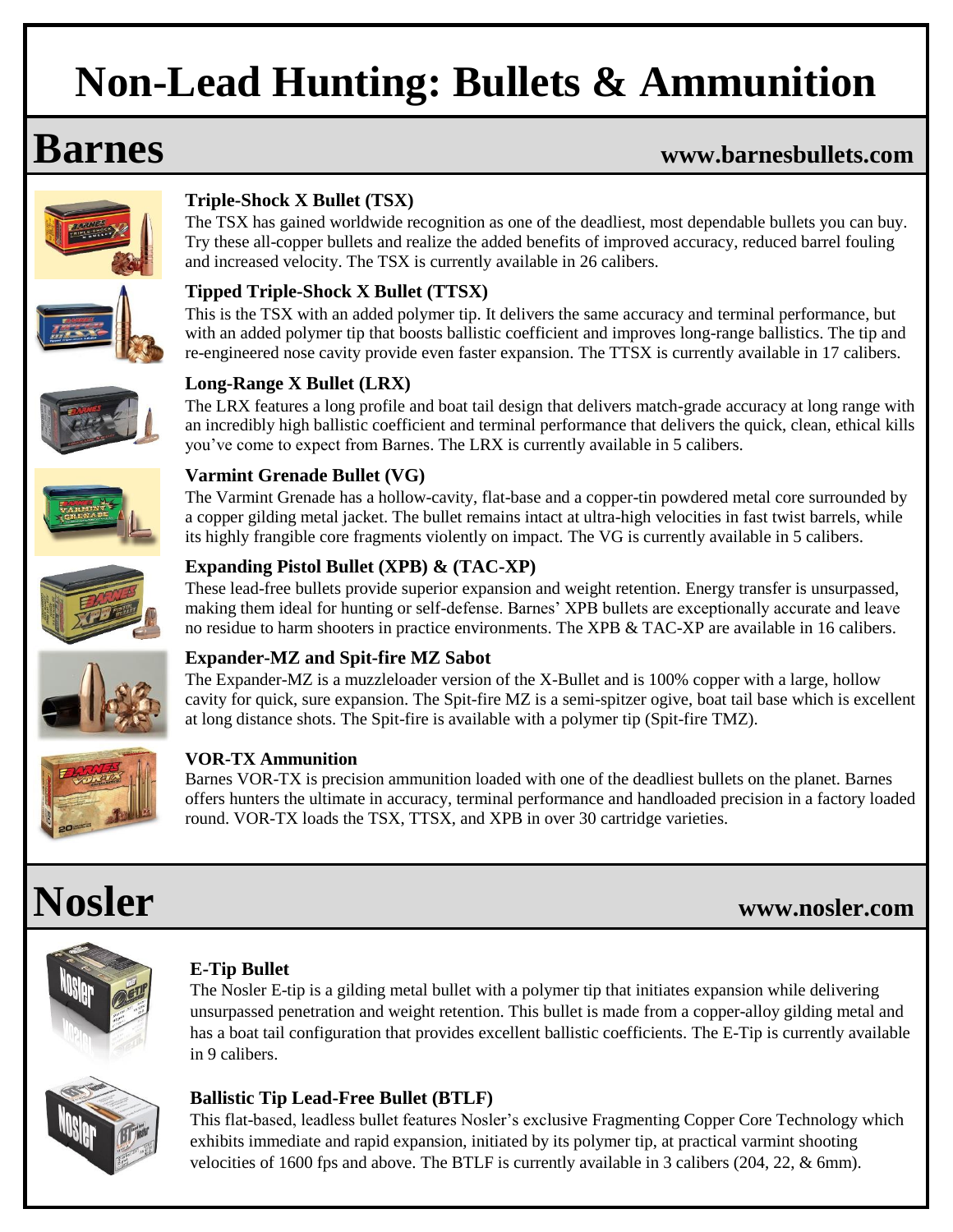

### **Trophy Grade E-Tip & BTLF Ammunition**

The Nosler ballistics team, long respected in the hunting and shooting community industry for reliable and precise reloading data, is the driving force behind Trophy Grade. Trophy Grade currently loads the E-Tip and the BTLF in 11 cartridges.

## **Hornady www.hornady.com**



## **Gilding Metal Expanding Bullet (GMX)**

The GMX is a monolithic copper gilding metal bullet with a polymer tip that provides excellent accuracy and devastating knockdown and penetration. The gilding metal bullet is harder and tougher than a copper bullet and also helps to reduce fouling in the barrel. The GMX is currently available in 11 calibers.



## **Non-Toxic Expanding Bullet (NTX)**

The NTX bullet is a varmint hunting specialty. It has a polymer tip, streamlined for ultra-flat trajectories, a match grade jacket, and a lead-free powdered core that fragments violently on impact.



### **Hornady Monoflex Bullet & Monoflex ML Sabots**

A monolithic copper gilding metal projectile designed for lever action rifles and muzzleloaders. Specifically engineered to provide phenomenal accuracy, penetration and high weight retention. Monoflex bullets are available in 30-30, 308 Marlin Exp, & 45 calibers, and sabots are available in 45 and 50 calibers.



### **Rimfire NTX Ammunition**

Hornady loads their NTX in 17 HMR and 22 WMR This ammunition is specifically designed for supremely accurate long-range shooting and is excellent for taking out prairie dogs or other varmints.



## **Superformance GMX & NTX, and Leverevolution Monoflex Ammunition**

Superformance is specially designed to provide up to 200 fps more than other popular brands. When loaded with the GMX or NTX bullet it is an excellent choice for your non-lead hunt. Superformance loads the GMX, NTX, & Monoflex sabots into 34 cartridges & 2 gauges, and Leverevolution comes in 3 cartridges.

# **Winchester www.winchester.com**



### **Power Core 95/5 Ammunition**

Winchester has designed their own copper gilding metal bullet and load it in their Super-X ammunition. The design is similar to other manufacturers, having a hollow point and cavity to provide quick expansion, a boat tail design for high ballistic coefficients and incredible accuracy, and the power to take down your game. Winchester loads the Power Core 95/5 into 12 cartridge varieties.



## **Razorback XT Rifle Ammunition**

The Razorback is a monolithic gilding metal bullet with a beveled hollow-point to penetrate through a pigs tough defenses and then expand. It also is loaded with a flash suppressed powder for nighttime hunts. The Razorback XT is currently loaded in 5 cartridges. Avoid Razorback XT shot and slugs, they are lead.



### **E-Tip Ammunition**

This is the Nosler E-Tip bullet loaded by Winchester with a black oxide coating to reduce barrel fouling. It is currently available in 7 cartridge designations.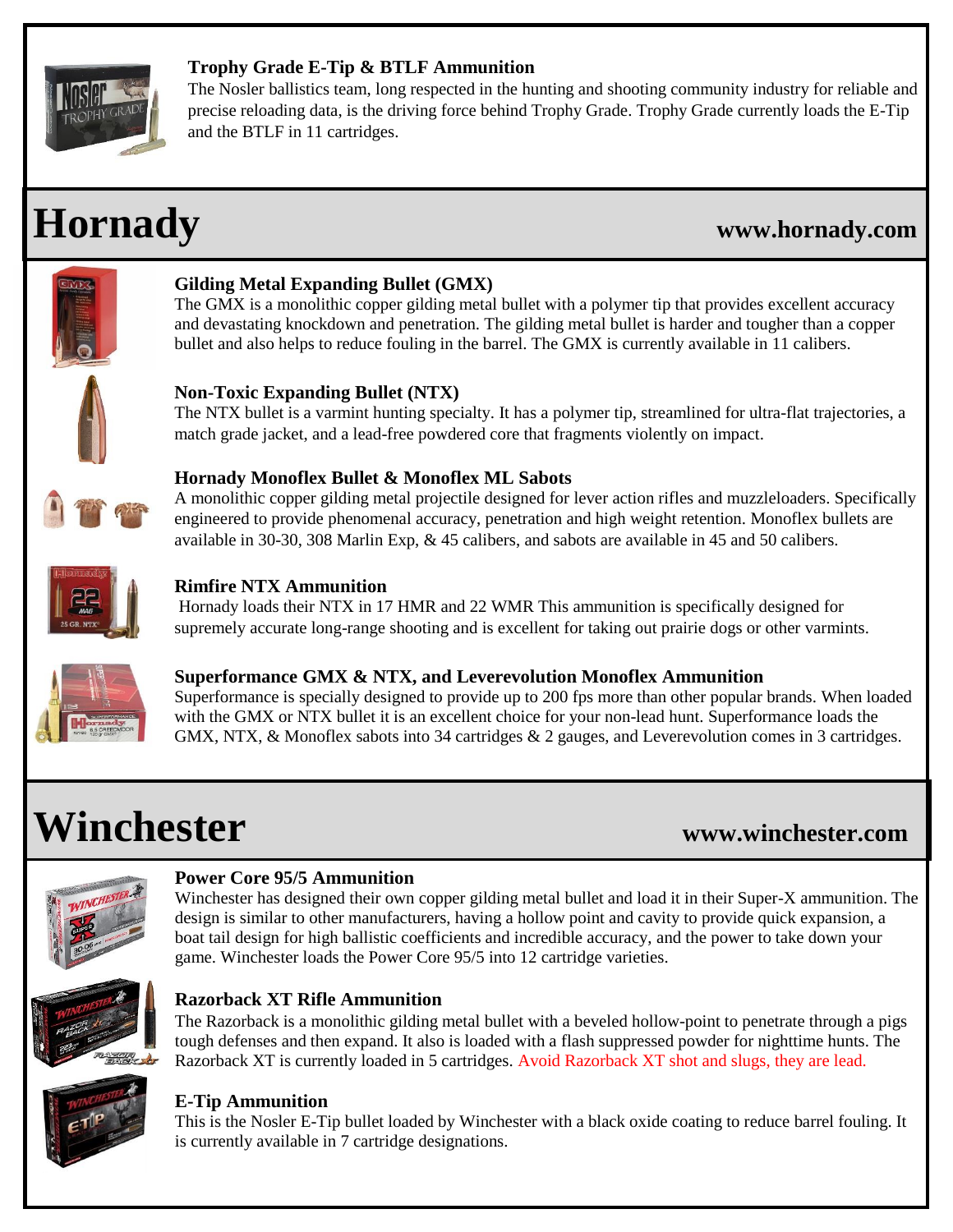

### **Lead Free Rimfire Ammunition**

Winchester manufactures a non-lead rimfire bullet that is made of tin and has a hollow point that they load in 22 Long Rifle. They also produce a tin hollow point with a copper jacket that they load in 22 WMR. Winchester also loads the Hornady NTX bullet into 17 HMR.



### **Ballistic Silver Tip Lead Free Ammunition**

Winchester's BSTLF bullets are constructed with fragmenting copper technology resulting in explosive impact on varmints. The gilding metal jacket reduces barrel fouling while the polymer tip prevents tip damage and increases long range performance. This is currently loaded in 223 Rem & 22-250 Rem.

# **Remington www.remington.com**



### **Copper Solid Ammunition**

Remington has developed their own non-lead round which offers exceptional accuracy, penetration, and terminal results. This copper bullet retains nearly 100% of its weight, and has a sleek ogive profile with a polymer tip and boat tail base for outstanding ballistics. This is currently loaded in 8 cartridges.



### **Hog Hammer Ammunition**

Remington loads the Barnes TSX bullet into a specially designed cartridge to take down wild pigs. This round penetrates through the thick hide of swine, retaining nearly 100% of its weight and expanding rapidly to deliver devastating wound channels. Hog Hammer utilizes a flash-suppressed propellant for nighttime hunts, and uses nickel-plated cases for reliable feeding. This is available in 6 cartridges.



### **Disintegrator Varmint Ammunition**

Remington now loads a lead-free varmint round that shatters the capabilities of conventional lead-core, copper-jacket bullets. This is a frangible copper bullet that has supreme accuracy and will not ricochet. It is currently available in 2 cartridges (223 Rem and 22-250 Rem).



### **Copper Solid Sabot Slugs Ammunition**

These copper sabots loaded into both 12 gauge and 20 gauge shells will take down any big game you target. Designed to have 100% weight retention, 2x controlled expansion, and supreme accuracy, these are the top of the line slug rounds. These are designed for a rifled-barrel not smoothbore.

# **Federal Premium www.federalpremium.com**



### **Trophy Copper Ammunition**

Federal has developed a non-lead round which provides devastating performance through extreme accuracy, 99% weight retention, and deep penetration. The bullet features a polymer tip which helps to increase the bullets ballistic coefficient. This is currently loaded in 17 cartridge varieties.



### **Trophy Copper Sabot Slug Ammunition**

Loaded with premium hunting slugs and matched with the highest quality powder, primers and hills available, this will give you the confidence you need to take the shot of a lifetime. These slugs are loaded in 12 and 20 gauges and are for rifled barrels.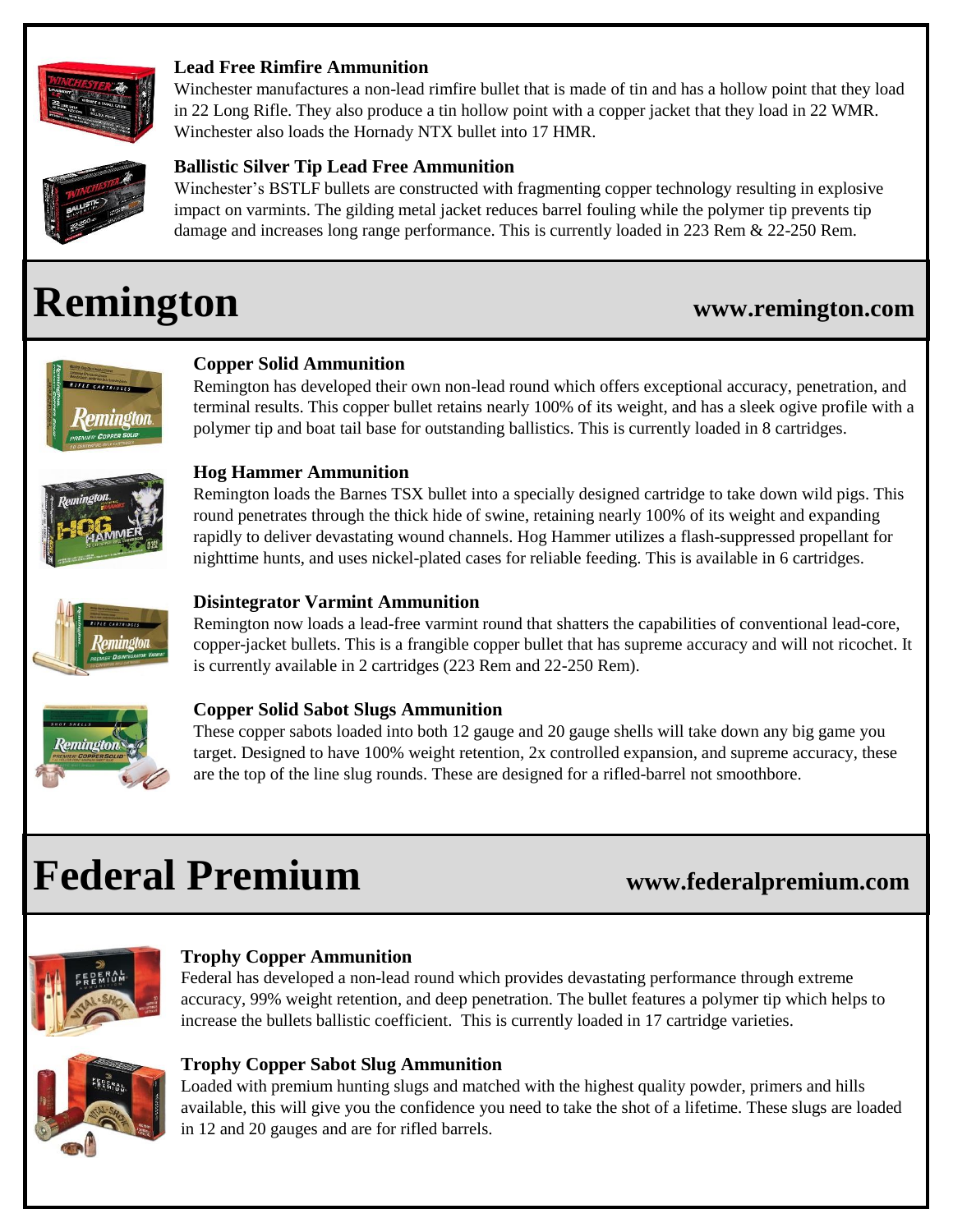

### **TSX Ammunition**

Federal currently loads the Barnes TSX into their premium Cape-Shok ammunition that offers dependable performance. When you're on that dangerous hunt of a lifetime, you can depend on these rounds to take down your target. This is currently available in 10 high-power, large-caliber cartridge varieties.



### **XPB Handgun Ammunition**

Federal loads the Barnes XPB bullet into premium handgun cartridges that offer incredible performance for your hunt. These bullets are currently loaded into 7 cartridges.



### **TNT Green Ammunition**

Federal loads the Speer TNT Green bullet into their premium V-Shok ammunition that combines high velocities with devastating expansion to create an excellent varmint cartridge. These bullets are currently loaded into four cartridges (22 Hornet, 222 Rem, 223 Rem, and 22-250 Rem).

## **Speer www.speer-bullet.com**



### **TNT Green Bullet**

Speer's TNT Green bullet delivers exceptional accuracy and explosive performance. They also offer minimum bearing surface creating a bullet with a long nose and trajectories that rival those of bullets of similar weight making them a perfect choice for varmint elimination. The TNT Green is available for handloading in both 204 (32 grains) and 22 calibers (30, 43, & 50 grains).

## **CCI www.cci-ammunition.com**



### **TNT Green Rimfire Ammunition**

CCI loads the TNT Green bullet to create an exceptional cartridges great for exploding varmints and other small game and has explosive expansion on impact and impressive accuracy. TNT Green is available in both 17 HMR and 22 WMR.



### **Short Range Green Rimfire Ammunition (SRG)**

Short Range Green is great for exploding varmints and other small game and is also ideal for target shooting or plinking. This bullet is made from a copper particle/polymer mix, accurate up to 50 yards, and is loaded in 22 Long Rifle.

# **TomBob Outdoors www.tomboboutdoors.com**



### **ITX Roundballs and Sabots**

TomBob Outdoors has developed a solution for those wishing to hunt with a lead-free roundball. These, and their sabots, are non-toxic and have similar characteristics to lead and so will not damage the bore of your treasured muzzleloader. These round balls come in 32, 45, 50, 54, & 62 calibers, and the sabots are available in 50 caliber.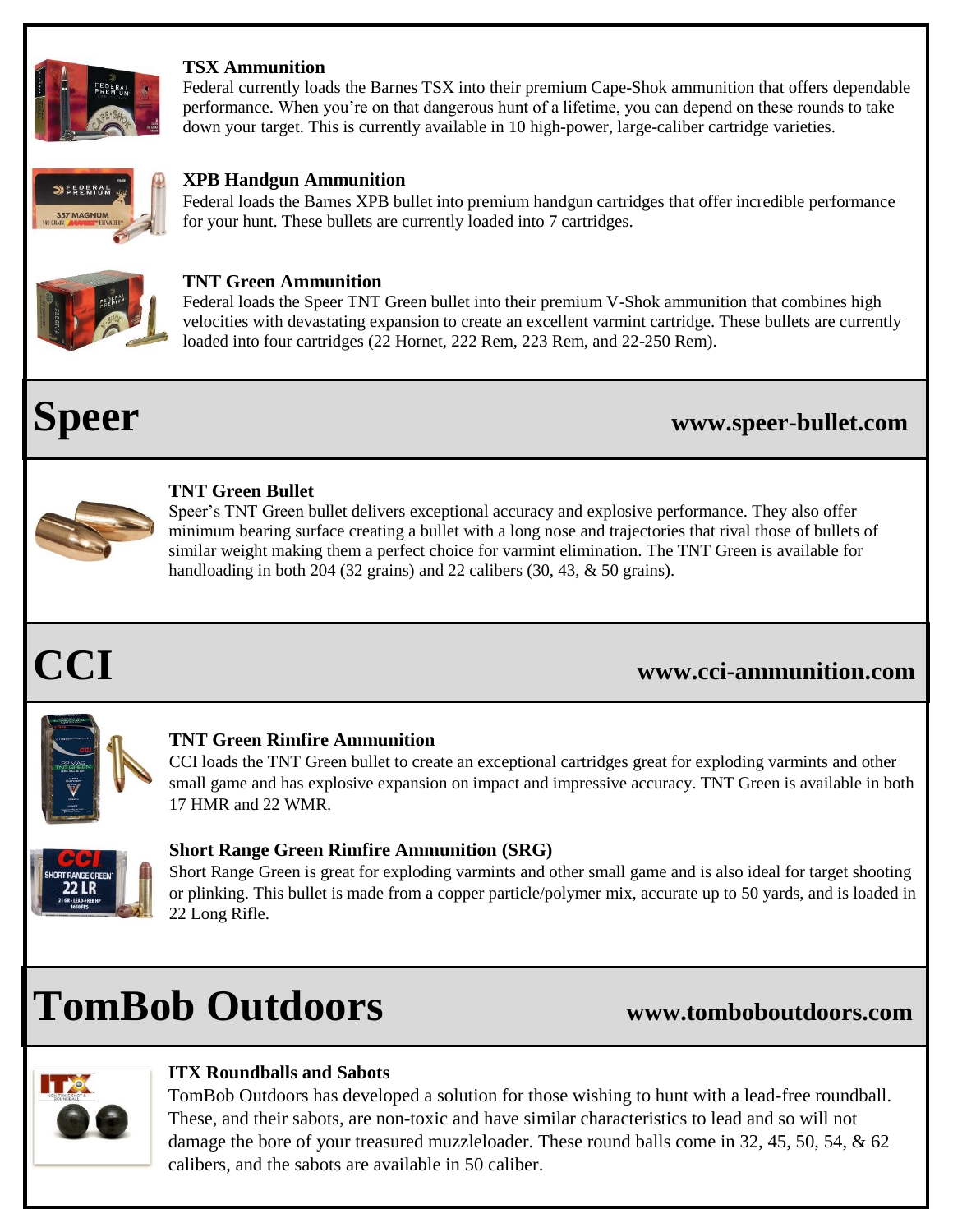## **Be sure to look for these other manufacturers that load these premium bullets in a wide variety of cartridges**

| <b>Black Hills</b>   | www.black-hills.com                                 | <b>Cor Bon</b>              | www.corbon.com              |
|----------------------|-----------------------------------------------------|-----------------------------|-----------------------------|
| <b>Double Tap</b>    | www.doubletapammo.com                               | <b>Buffalo Bore</b>         | www.buffalobore.com         |
|                      | <b>Precise Ammunition</b> www.preciseammunition.com | <b>Custom Cartridge</b>     | www.customcartridge.com     |
| <b>Superior Ammo</b> | www.superiorammo.com                                | <b>Monolithic Munitions</b> | www.monolithicmunitions.com |

## **These online retailers are a great source to find non-lead bullets and ammunition**

**www.cheaperthandirt.com www.midwayusa.com** 

**www.ableammo.com www.cabelas.com**

**store.thirdgenerationshootingsupply.com www.midsouthshootersupply.com**

**www.gandermountain.com www.gunbot.net**

**www.ammoseek.com www.sportsmanswarehouse.com** 

| <b>Component Calibers Available</b> |                  |                |                                                                                                                                                                                                        |  |  |  |  |
|-------------------------------------|------------------|----------------|--------------------------------------------------------------------------------------------------------------------------------------------------------------------------------------------------------|--|--|--|--|
| Manufacture                         | <b>Bullet</b>    | <b>Total</b>   | <b>Calibers</b>                                                                                                                                                                                        |  |  |  |  |
| <b>Barnes</b>                       | <b>TSX</b>       | 26             | 22, 6mm, 25, 6.5mm, 6.8mm, 270, 7mm, 30, 30-30, 7.62x39, 7.65mm, 8mm, 338,<br>338 Lapua, 35, 9.3mm, 375, 405 Win, 416, 404 Jeffrey, 458, 45/70, 470 Nitro, 505<br>Gibbs, 500 Nitro, 50 BMG, 577 Nitro. |  |  |  |  |
| <b>Barnes</b>                       | <b>TTSX</b>      | 17             | 22, 6mm, 25, 6.5mm, 6.8mm, 270, 7mm, 300 AAC BLK, 30, 8mm, 338, 338 Lapua,<br>35, 9.3mm, 375, 416, 458 SOCOM.                                                                                          |  |  |  |  |
| <b>Barnes</b>                       | <b>LRX</b>       | 5              | 6.5mm, 270, 7mm, 30, 338 Lapua.                                                                                                                                                                        |  |  |  |  |
| <b>Barnes</b>                       | VG               | 5              | 20, 22 Hornet, 22, 223, 6mm.                                                                                                                                                                           |  |  |  |  |
| <b>Barnes</b>                       | <b>XPB</b>       | 8              | 357 Mag, 41 Mag, 44 Mag, 45 Colt, 454 Casull, 460 S&W, 480 Ruger, 500 S&W.                                                                                                                             |  |  |  |  |
| <b>Barnes</b>                       | TAC-XP           | 9              | 380 ACP, 9mm, 357 SIG, 38 SPL, 357 Mag, 10mm, 40 S&W, 44 SPL, 45 ACP.                                                                                                                                  |  |  |  |  |
| <b>Barnes</b>                       | Expander         | 3              | 45, 50, 54.                                                                                                                                                                                            |  |  |  |  |
| <b>Barnes</b>                       | Spitfire         | $\mathbf{1}$   | 50                                                                                                                                                                                                     |  |  |  |  |
| Nosler                              | E-Tip            | 9              | 6mm, 25, 6.5mm, 6.8mm, 270, 7mm, 30, 8mm, 338.                                                                                                                                                         |  |  |  |  |
| Nosler                              | <b>BTLF</b>      | 3              | 204, 22, 6mm.                                                                                                                                                                                          |  |  |  |  |
| Hornady                             | <b>GMX</b>       | 11             | 22, 6mm, 25, 6.5mm, 270, 7mm, 30, 8mm, 338, 9.3, 375.                                                                                                                                                  |  |  |  |  |
| Hornady                             | <b>NTX</b>       | $\overline{2}$ | 20, 22.                                                                                                                                                                                                |  |  |  |  |
| Hornady                             | Monoflex         | 3              | 30-30, 308 Marlin Exp, 45.                                                                                                                                                                             |  |  |  |  |
| Hornady                             | Monoflex ML      | $\overline{2}$ | 45, 50.                                                                                                                                                                                                |  |  |  |  |
| Speer                               | <b>TNT Green</b> | $\overline{2}$ | 204, 22.                                                                                                                                                                                               |  |  |  |  |
| TomBob                              | Roundballs       | 5              | 32, 45, 50, 54, 62.                                                                                                                                                                                    |  |  |  |  |
| TomBob                              | Sabot            | $\mathbf{1}$   | 50.                                                                                                                                                                                                    |  |  |  |  |
|                                     |                  |                |                                                                                                                                                                                                        |  |  |  |  |